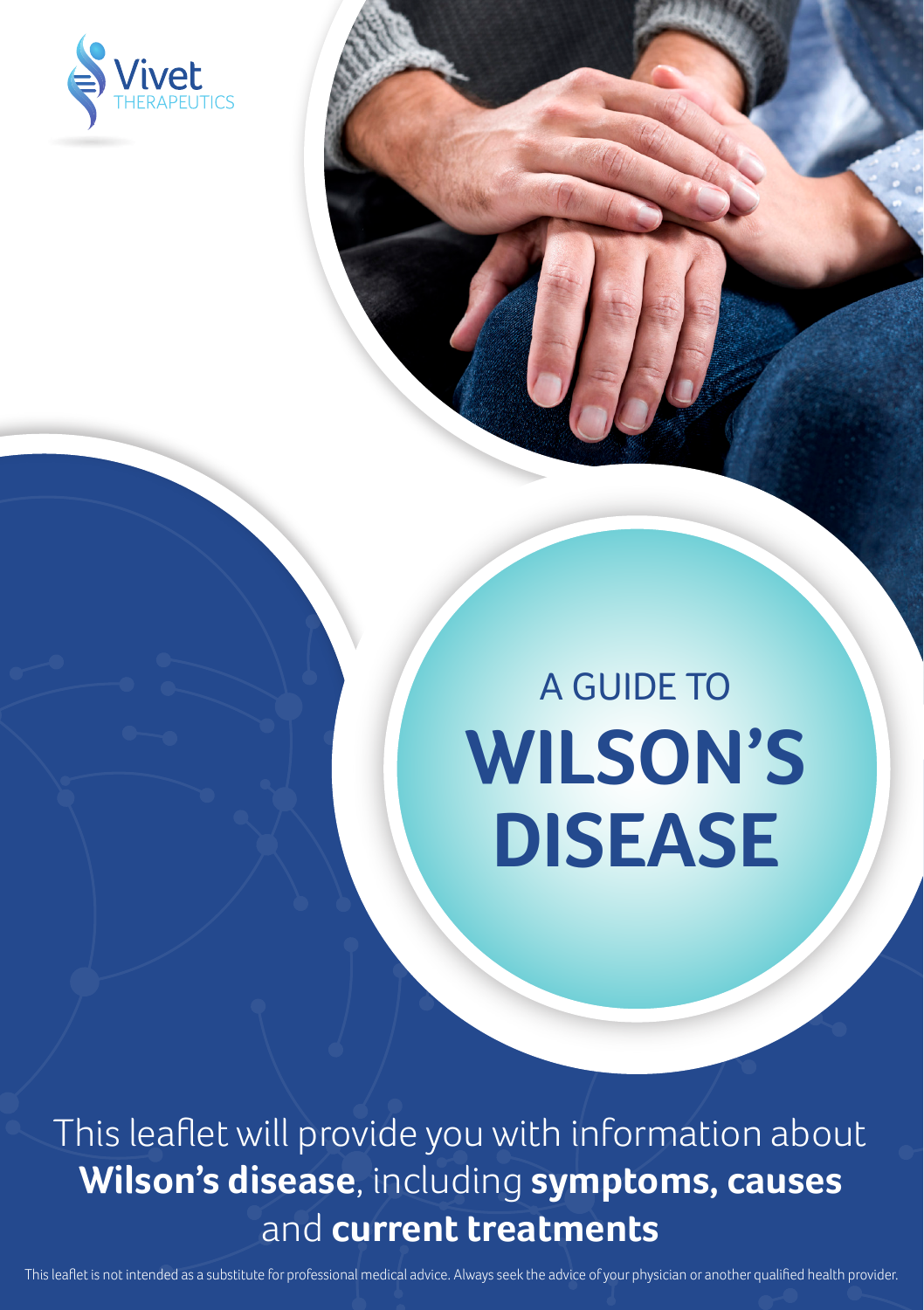## **What is Wilson's disease?**

Wilson's disease is a rare genetic disorder that affects approximately 1 in 30,000 people worldwide.<sup>1</sup> It causes excess copper to build up in the body, particularly in the liver and brain  $2$ 

Small amounts of copper, an essential nutrient, are required by our body to perform many important functions.1,3 The body cannot make copper, but acquires it from foods in our diet, such as potatoes, nuts, seeds, chocolate, meat and shellfish.1 While it is essential for health, too much copper can damage our organs, so our bodies carefully control the amount that is removed ('excreted').<sup>2</sup> In Wilson's disease, the copper is insufficiently excreted and builds up in the body.<sup>2</sup>

If Wilson's disease is not diagnosed early and appropriately treated, the build-up of copper will cause serious damage to organs and may result in death.<sup>1,2</sup> This means that early diagnosis and prompt treatment of Wilson's disease is very important.1

# **What are the symptoms of Wilson's disease?**

Symptoms may appear at any time, but usually between the ages of 5 and 35 years.<sup>4</sup> They also vary widely between people with Wilson's disease.1



### **What is the cause of Wilson's disease?**

Wilson's disease is an inherited genetic disease. It arises when a faulty gene is passed to a child from both parents.<sup>1</sup> A gene is a segment of our DNA that has the instructions for making a specific protein in the body. The faulty gene in Wilson's disease is responsible for making a protein called ATP7B, which helps to remove copper from the liver.<sup>1</sup> This gene is abnormal in Wilson's disease, causing ATP7B not to function properly.<sup>1</sup> This means the body cannot properly control copper levels, resulting in a build-up of copper in the organs.1

> **How does excess copper build up in the body and cause symptoms in Wilson's disease?1,5**



to rise to toxic levels